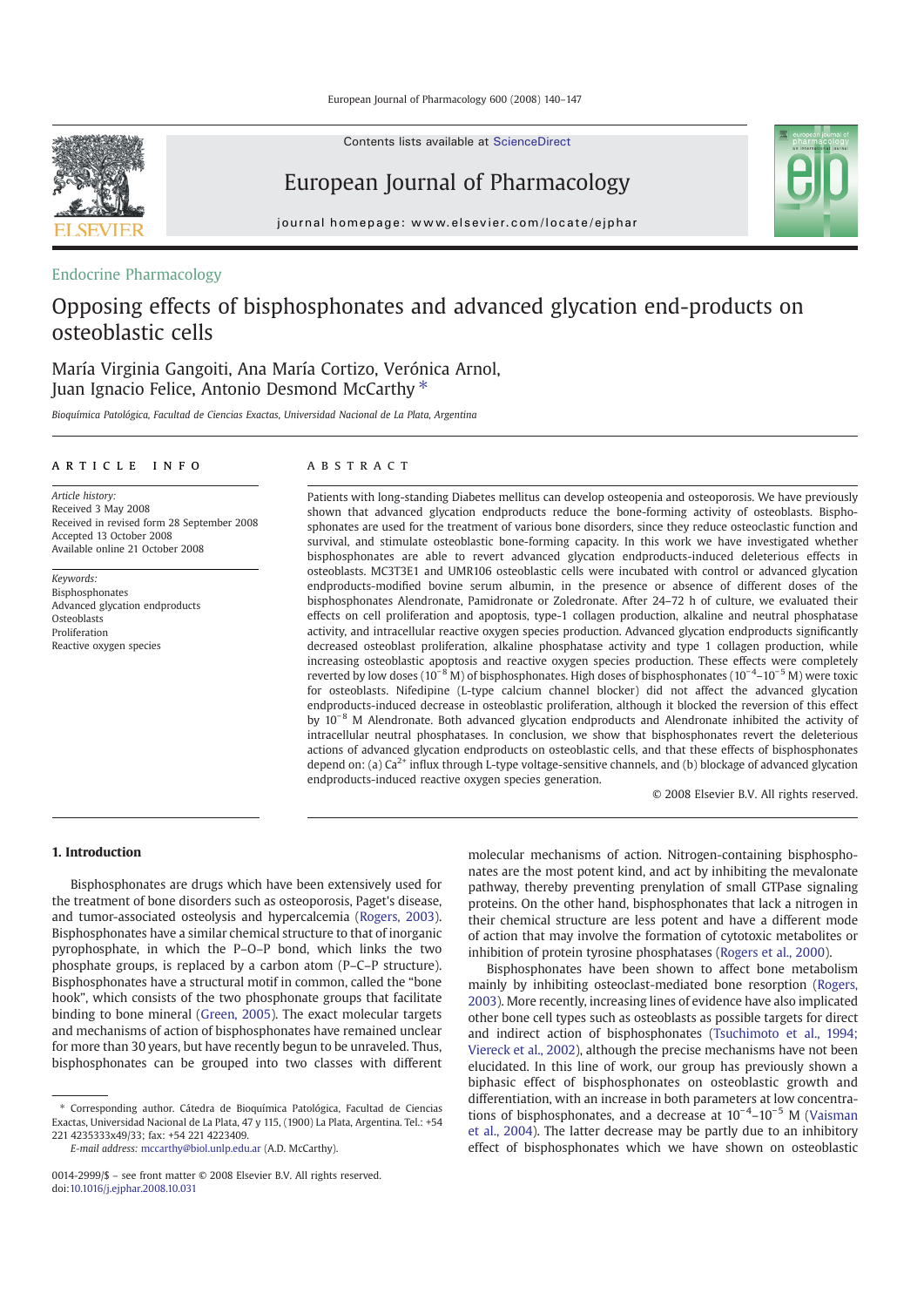neutral phosphatases (Molinuevo et al., 2007) and on alkaline phosphatase via chelation of divalent cations (Vaisman et al., 2005). In a series of elegant experiments, Plotkin et al. (1999, 2006) have demonstrated that bisphosphonates can prevent osteoblast and osteocyte apoptosis in vivo and in vitro, and have proposed that their anti-fracture actions could result in part from a preservation of the integrity of the osteocyte network, and/or from an increase in the working time of bone forming cells.

Diabetes mellitus has been shown to affect the integrity and functionality of bone tissue (Bouillon, 1991; Schwartz, 2003). Patients with type 1 diabetes frequently show low bone mass (osteopenia) mainly caused by a decrease in bone formation, with a reduction in the number and activity of osteoblasts. On the other hand, type 2 diabetes is simultaneously associated both with an increase in bone mineral density, and with an increased risk of fracture and impaired bone healing (Schwartz et al., 2001; Strotmeyer et al., 2005), thus indicating an overall decrease in bone architecture and quality. It has recently been reported that diabetes enhances the apoptosis of fibroblasts and osteoblasts mainly by activating caspase-8, -9 and -3 expression and activity, which in turn may impair bone healing (Al-Mashat et al., 2006).

The accumulation of advanced glycation endproducts is believed to play a pathogenic role in the development of different long-term complications of both types of diabetes (Brownlee, 2005). Advanced glycation endproducts are slowly and irreversibly formed on proteins exposed to carbonyl and substrate stress, especially in conditions of hyperglycaemia, hyperlipidaemia and/or oxidative stress. Long lived proteins such as collagen are the main targets for advanced glycation endproducts formation. In particular, advanced glycation endproducts-mediated collagen overcrosslinking can cause loss of flexibility and elasticity and increased brittleness of tissues like bone (Ulrich and Cerami, 2001).

We have previously shown that soluble and matrix-associated advanced glycation endproducts can modulate osteoblastic growth and differentiation (McCarthy et al., 1997, 2001). In those experiments, we demonstrated that long-term exposure to advanced glycation endproducts-modified proteins significantly inhibited the proliferation, differentiation and mineralization of osteoblastic cultures. We also found that the advanced glycation endproducts-induced osteoblastic effects could be mediated by specific receptors such as receptor for advanced glycation endproducts-1 (McCarthy et al., 1999; Cortizo et al., 2003). Interestingly, other authors have recently reported that advanced glycation endproducts can stimulate osteoblast apoptosis through their interaction with receptor for advanced glycation endproducts-1, via the MAP kinase signaling pathway and caspase-8 activation of caspase-3 (Alikhani et al., 2007).

In the present study we have evaluated whether N-containing bisphosphonates are able to revert the deleterious effects of advanced glycation endproducts on osteoblasts in culture. To address this issue we have investigated the effects of advanced glycation endproducts with or without different bisphosphonates, on osteoblastic proliferation, differentiation, apoptosis, intracellular oxidative stress and neutral phosphatase activity in two osteoblastic cell lines in culture.

### 2. Materials and methods

# 2.1. Materials

Alendronate [1-hydroxy-3-aminobutylidene-1,1-bisphosphonic acid] was provided by Elea Laboratories (Argentina); Pamidronate [1-hydroxy-3-aminopropylidene-1,1-bisphosphonic acid, disodium salt] and Zoledronate [2-(imidazol-1-yl)-hydroxyethylidene-1,1 bisphosphonic acid, disodium salt] were provided by Novartis (Basel, Switzerland). Dulbecco's modified Eagle's medium (DMEM), trypsin– EDTA and foetal bovine serum were obtained from Gibco (Invitrogen, Buenos Aires, Argentina). Tissue culture disposable material was from Nunc (Tecnolab, Buenos Aires, Argentina). Centricon 10 kDa cutoff filter cartridges were purchased from Amicon Inc. (Beverly, Mass., USA). Bovine serum albumin, p-glycolaldehyde, Triton X-100 and Sirius Red dye were obtained from Sigma-Aldrich (Buenos Aires, Argentina). Di-hydro-rhodamine 123 (DHR), annexin V-FITC, propidium iodide (PI) and fluorogenic small substrate 6,8-difluoro-4 methylumbelliferyl 86 phosphate (DiFMUP) were from Molecular Probes (Buenos Aires, Argentina). All other chemicals and reagents were purchased from commercial sources and were of analytical grade.

#### 2.2. Preparation of advanced glycation endproducts

Advanced glycation endproducts-modified bovine serum albumin was prepared by incubation of 10 mg/ml bovine serum albumin with 33 mM p-glycolaldehyde in 150 mM phosphate-buffered saline pH 7.4 at 37 °C for 3 days under sterile conditions (Unno et al., 2004). D-glycolaldehyde was used as the glycating sugar instead of glucose to speed up non-enzymatic glycosylation. Control bovine serum albumin was incubated in the same conditions without sugar. The unincorporated sugar was removed by centrifugation/filtration with Centricon filter cartridges. The formation of advanced glycation endproducts was assessed with an Aminco-Bowman SPF100 spectrofluorometer by their characteristic fluorescence-emission maximum at 420 nm upon excitation at 340 nm. The estimated levels of advanced glycation endproducts-modified bovine serum albumin obtained in this in vitro incubation were 18.5% relative fluorescence intensity/mg protein, in contrast to 3.2% for control bovine serum albumin.

### 2.3. Cell cultures and incubations

UMR106 rat osteosarcoma cells and MC3T3E1 mouse calvariaderived cells were grown in DMEM containing 10% foetal bovine serum, 100 U/ml penicillin and 100 μg/ml streptomycin at 37 °C in a 5%  $CO<sub>2</sub>$  atmosphere (McCarthy et al., 1997). Cells were seeded on 75 cm<sup>2</sup> flasks, sub-cultured using trypsin–EDTA and replated on multi-well plates. The UMR106 rat osteosarcoma-derived cell line has been shown to conserve certain characteristics of differentiated osteoblastic phenotype (Partridge et al., 1983). In the case of non-transformed MC3T3E1 mouse calvaria-derived osteoblastic cells, previous studies have demonstrated that expression of osteoblastic markers begins after culturing the cells with medium supplemented by 5 mM βglycerol-phosphate and 25 μg/ml ascorbic acid (Quarles et al., 1992). Under these culture conditions, alkaline phosphatase activity begins to be expressed after 1 week, while mineralization is achieved after extending the culture to 3 weeks. However, the cells only undergo active replication during the first 5 days of incubation. For proliferation, apoptosis and reactive oxygen species formation experiments in both cell lines, and differentiation experiments with UMR106 osteoblasts, cells seeded on multi-well plates were incubated in DMEM medium with different doses of bovine serum albumin or advanced glycation endproducts-modified bovine serum albumin, with or without bisphosphonates, during the periods of time indicated in the legends of figures. For alkaline phosphatase expression experiments with MC3T3E1 osteoblasts, cells were cultured for 1 week in DMEM/Foetal bovine serum supplemented with β-glycerol-phosphate and ascorbic acid changing the medium every 2 days, after which they were serum-starved and incubated in DMEM with different doses of bovine serum albumin or advanced glycation endproducts-modified bovine serum albumin, with or without bisphosphonates, for an additional 72 h.

#### 2.4. Assays for osteoblast proliferation

Cell proliferation was determined using the crystal violet mitogenic bioassay as described previously (Okajima et al., 1992), with some modifications. Briefly, cells were grown in 48-well plates and submitted to different experimental conditions in serum-free DMEM,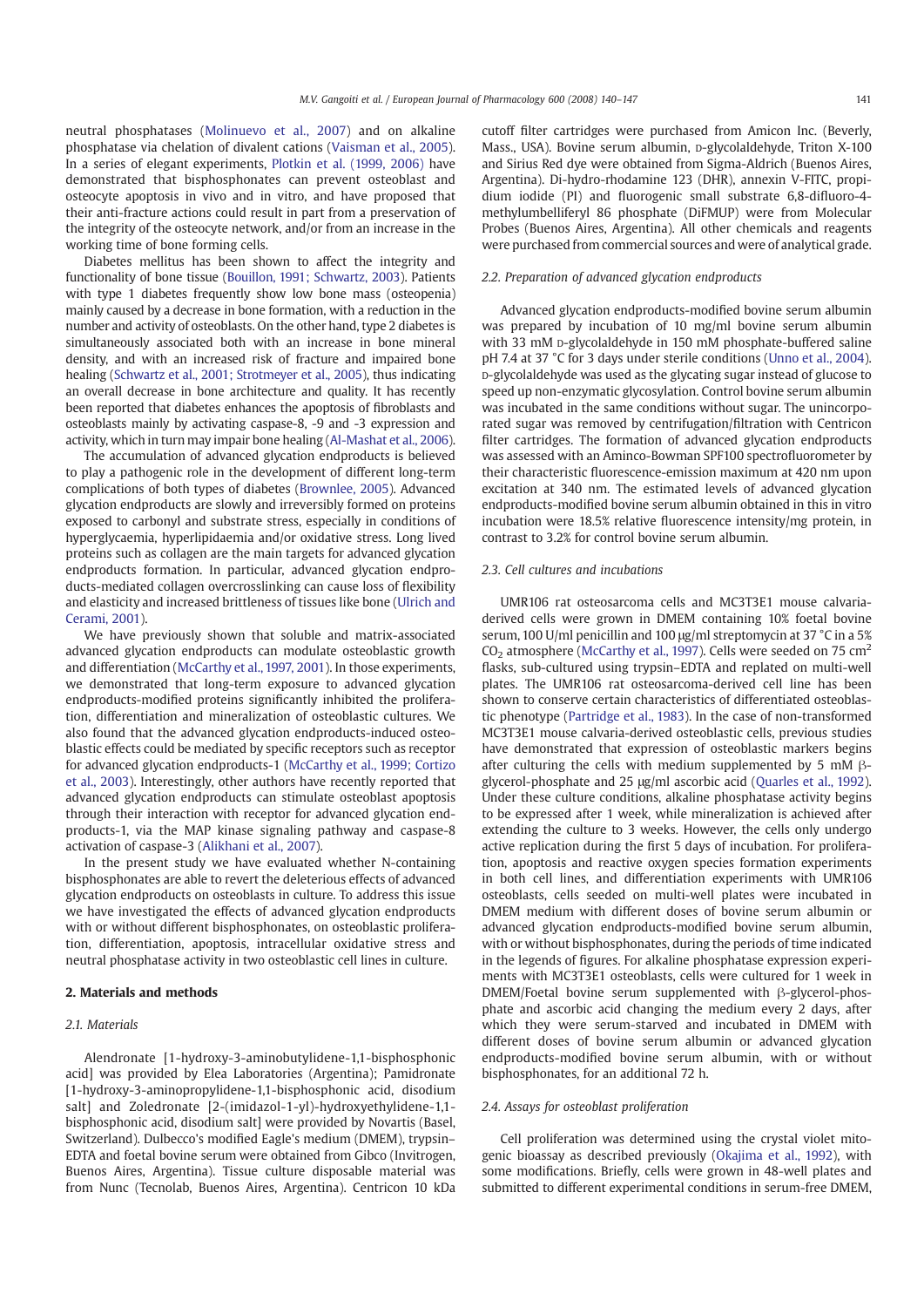according to the figure legends. Then, the monolayers were washed with phosphate-buffered saline and fixed with 5% glutaraldehyde/ phosphate-buffered saline at room temperature for 10 min. After that, they were stained with 0.5% crystal violet/25% methanol for 10 min. The dye taken up by the cells was extracted using 0.5 ml/well 0.1 M glycine/HCl buffer, pH 3.0/30% methanol and transferred to test tubes. Absorbance was read at 540 nm after a convenient sample dilution. We have previously shown that, under these conditions, this colorimetric bioassay strongly correlates with cell proliferation measured by cell counting in Neubauer chambers (Cortizo and Etcheverry, 1995). In order to evaluate the possible role of calcium in the modulation of osteoblastic proliferation by advanced glycation endproducts and/or bisphosphonates, in certain experiments we also included 10 μM Nifedipine in the incubation media.

#### 2.5. Assays for osteoblast differentiation

Osteoblastic differentiation was evaluated by measuring alkaline phosphatase activity and type I collagen production. Alkaline phosphatase activity was assayed as we have previously described (Cortizo and Etcheverry, 1995). Briefly, the cell layer was washed with phosphate-buffered saline and solubilized in 0.5 ml 0.1% Triton X-100. Aliquots of the total cell extract were used for protein determination by the Bradford technique (Bradford, 1976). Measurement of alkaline phosphatase was carried out by spectrophotometric determination of initial rates of hydrolysis of para-nitrophenyl-phosphate (p-NPP) to para-nitrophenol (p-NP) at 37 °C for 10 min. The production of p-NP was determined by absorbance at 405 nm. Under our experimental conditions p-NP formation was linear for 15 min. Collagen production was evaluated with a Sirius red-based colorimetric microassay (Tullberg-Reinert and Jundt, 1999): cells were fixed in Bouin's fluid for 1 h, washed with water and stained with Sirius red dye for 1 h. The stained material was dissolved in 0.1 N sodium hydroxide and absorbance read at 550 nm.

#### 2.6. Evaluation of cell death

Apoptosis was evaluated using an annexin V-FITC/propidium iodide (PI) assay as we have previously described (Molinuevo et al., 2004). Early apoptotic stages were characterized by annexin V-FITCpositive/PI-negative (V<sup>+</sup>/PI<sup>-</sup>) staining, while apoptotic/necrotic stages were V<sup>+</sup>/PI<sup>+</sup>. The percentage of apoptotic and necrotic osteoblasts was determined by counting the cells per field in 20 fields per coverslip.

#### 2.7. Determination of intracellular reactive oxygen species formation

Intracellular reactive oxygen species generation in osteoblastic cells was measured by oxidation of dihydro-rhodamine123(DHR) to rhodamine as we have previously described (McCarthy et al., 2001). Osteoblastic cell monolayers growing in 24-well plates were submitted to the culture conditions indicated in figure legends. Medium was replaced by phenol red-free DMEM with 10 μM DHR and the cells were further incubated for 4 h. After washing with phosphatebuffered saline, the monolayer was lysated in 0.1% Triton X-100.



Fig. 1. Effect of advanced glycation endproducts (AGEs) and bisphosphonates on osteoblast proliferation. MC3T3E1 (A and B) or UMR106 (C and D) osteoblastic cells were incubated for 24 h with 100 µg/ml of either bovine serum albumin (BSA) (A and C) or AGEs-BSA (B and D), with or without different concentrations (10<sup>-4</sup>, 10<sup>-6</sup> or 10<sup>-8</sup> M) of Alendronate, Pamidronate or Zoledronate. Cell proliferation was determined by the Crystal Violet method. Results have been referred to basal conditions (BSA alone), and are shown as the mean ± S.E.M. \*P<0.01.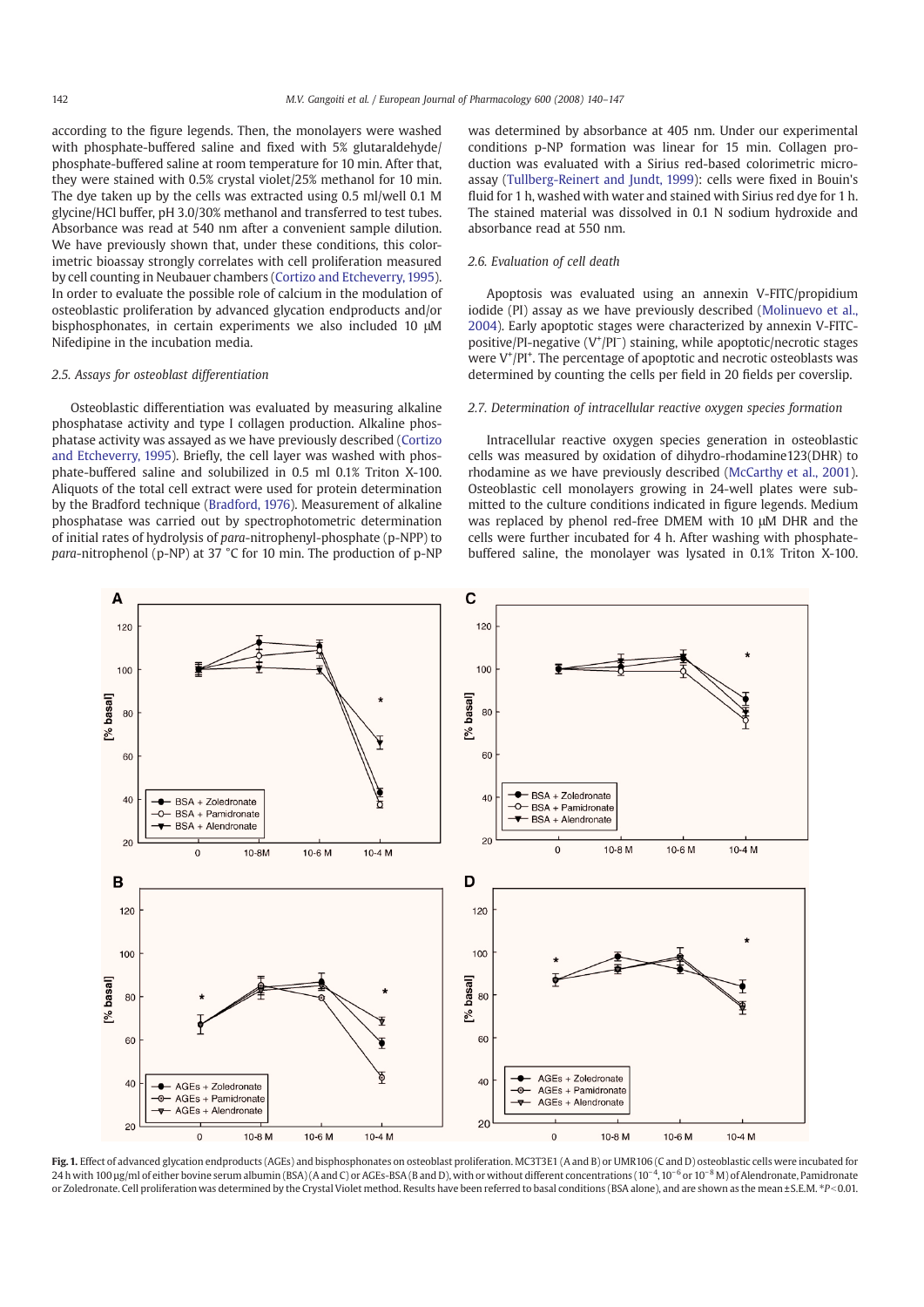

Fig. 2. Role of calcium in the modulation of osteoblastic proliferation by advanced glycation endproducts (AGEs) and bisphosphonates. MC3T3E1 osteoblasts were preincubated for 10 h in the presence or absence of 10 μM of the calcium channel inhibitor Nifedipine (with or without 10<sup>-8</sup> M Alendronate), after which 100 µg/ml of either bovine serum albumin (BSA) or AGEs-BSA were added to the culture medium for an additional 14 h. Cell proliferation was determined by the Crystal Violet method. Results have been referred to basal conditions (BSA alone), and are shown as the mean ± S.E.M.  $*P < 0.01$ .

The concentration of oxidized product present in the cell extract (rhodamine), was determined with a spectrofluorometer (excitation wavelength 495 nm, emission wavelength 532 nm).

#### 2.8. Fluorogenic phosphatase assay

In order to evaluate the effect of advanced glycation endproducts and bisphosphonates on the activity of osteoblastic neutral phosphatases, we carried out a fluorogenic assay. This assay was performed by incubating confluent UMR106 monolayers with 200 μg/ml of either bovine serum albumin or advanced glycation endproducts-modified bovine serum albumin plus different concentrations  $(10^{-4}, 10^{-5}$  or  $10^{-6}$  M) of Alendronate for 24 h. After that, an aliquot of cell lysates (50 μg of protein)



Fig. 3. Effect of advanced glycation endproducts (AGEs) and bisphosphonates on the induction of apoptosis in osteoblastic cells. UMR106 or MC3T3E1 osteoblastic cells were incubated for 24 h with 100 µg/ml of either bovine serum albumin (BSA) or AGEs-BSA, with or without 10<sup>-8</sup> M of Alendronate. Apoptosis was evaluated by Annexin V/Propidium Iodide staining, as described in Materials and methods. The percentage of apoptotic and necrotic osteoblasts was determined by counting the number of cells perfield in 20 fields per coverslip. Results have been referred to basal conditions (BSA alone), and are shown as the mean±S.E.M.  $*P < 0.01$ 

were incubated with the fluorogenic substrate DiFMUP for 10 min as previously described (Molinuevo et al., 2007). The resulting fluorescent product was measured every minute at 360/450 nm (excitation/emission wavelengths) using an Aminco-Bowman SPF100 spectrofluorometer.

#### 2.9. Statistical analysis

The results are expressed as the mean ± S.E.M. and were obtained from three separate experiments performed in triplicate. Differences between the groups were assessed by Oneway ANOVA with Tukey post-hoc test. For non-normally distributed data, non-parametrical Kruskal Wallis with Dunn post-hoc test was performed using GraphPad In Stat version 3.00 (Graph Pad Software, San Diego, California, USA). A P value  $\leq$ 0.05 was considered significant for all statistical analyses.

#### 3. Results

#### 3.1. Modulation of osteoblast proliferation. Role of intracellular calcium

MC3T3E1 and UMR106 osteoblastic cells were incubated for 24 h with 100 µg/ml of either bovine serum albumin or advanced glycation



Fig. 4. Effect of advanced glycation endproducts (AGEs) and bisphosphonates on the differentiation of osteoblastic cells. MC3T3E1 osteoblasts (pre-treated with β-glycerolphosphate and ascorbic acid for a week) or 48 h cultures of UMR106 cells were further incubated for 72 h with 100 µg/ml of either bovine serum albumin (BSA) or AGEs-BSA, with or without 10<sup>-8</sup> M Alendronate. As described in Materials and methods, both cell lines were then evaluated for alkaline phosphatase expression (A), and for type 1 collagen production (B). Results have been referred to basal conditions (BSA alone), and are shown as the mean±S.E.M.  $*P < 0.01$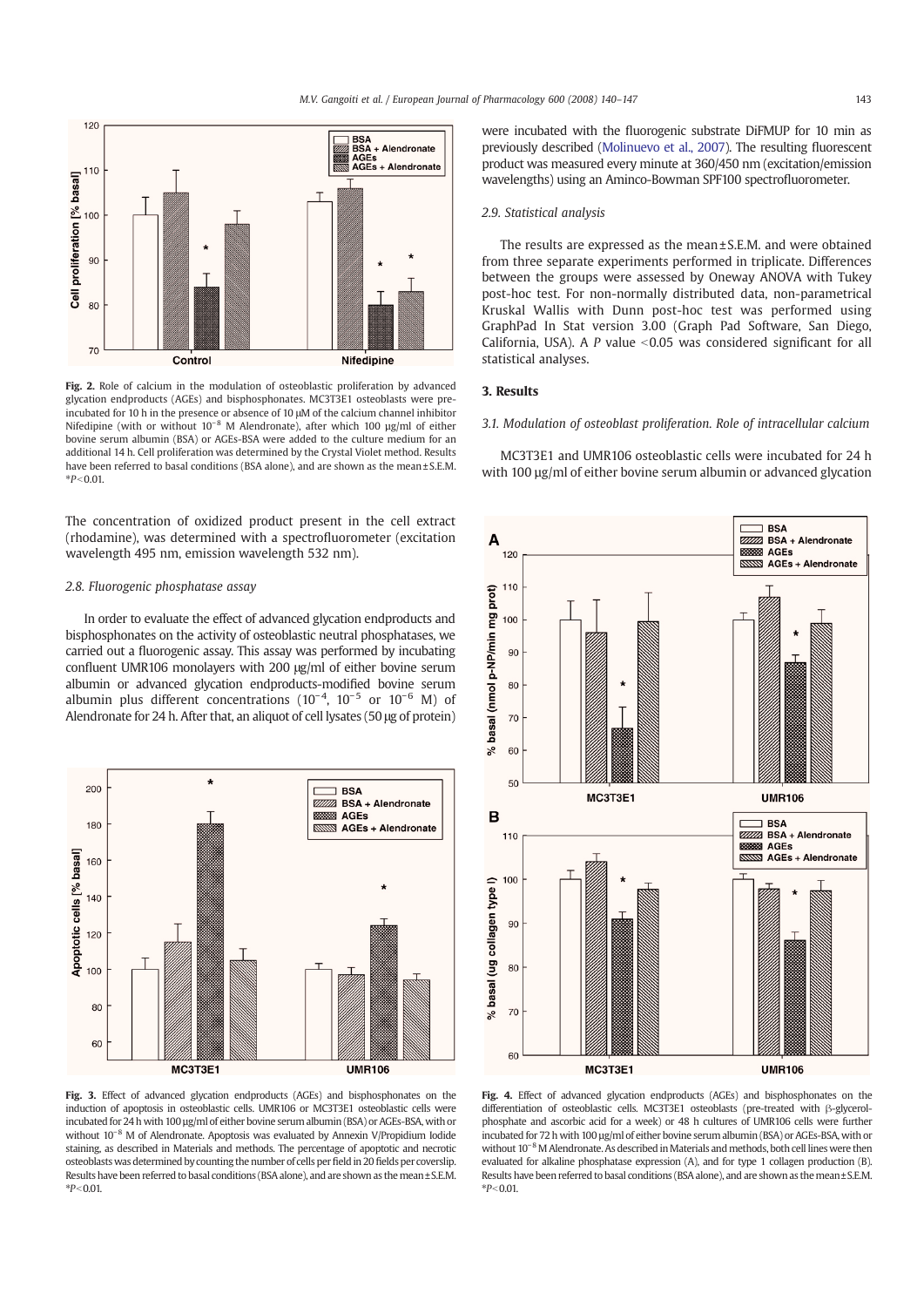

Fig. 5. Effect of advanced glycation endproducts (AGEs) and bisphosphonates on intracellular reactive oxygen species production. MC3T3E1 osteoblasts were incubated 24 h with 100 µg/ml of either bovine serum albumin (BSA) or AGEs-BSA, with or without 10−<sup>8</sup> M Alendronate (Ale) and in the presence or absence of 50 μM of vitamins C and E (as anti-oxidants). Osteoblasts were then evaluated for intracellular reactive oxygen species production by the DHR method, as described in Materials and methods. Results have been referred to basal conditions (BSA alone), and are shown as the mean ± S.E.M.  $*P < 0.01$ 

endproducts-modified bovine serum albumin, with or without different concentrations (10<sup>-8</sup>, 10<sup>-6</sup> or 10<sup>-4</sup> M) of Alendronate, Pamidronate or Zoledronate. These concentrations were chosen because in patients under treatment for osteoporosis with bisphosphonates, osteoblasts are believed to be exposed to levels equal or lower than 10−<sup>5</sup> M (Spreafico et al., 2006). After this incubation period, cell proliferation was evaluated by the Crystal Violet method. As can be seen in Fig. 1, advanced glycation endproducts-modified bovine serum albumin significantly diminished osteoblast proliferation, and this decrease was reverted by co-incubation with  $10^{-8}$  or  $10^{-6}$  M Alendronate, Pamidronate or Zoledronate. However, co-incubation with higher concentrations ( $10^{-4}$  M) of all three bisphosphonates was toxic for osteoblasts, and this effect was independent of the presence of bovine serum albumin or advanced glycation endproductsmodified bovine serum albumin (Fig. 1). To evaluate the participation of intracellular calcium in this phenomenon, in some experiments we pre-incubated cells for 10 h with 10 μM of the L-type voltage-sensitive calcium channel inhibitor Nifedipine (with or without 10<sup>-8</sup> M Alendronate), after which we added 100 µg/ml of either bovine serum albumin or advanced glycation endproducts-modified bovine serum albumin to the culture medium for an additional 14 h. We found that although Nifedipine did not alter the advanced glycation endproducts-induced decrease in osteoblastic proliferation, it completely abrogated the Alendronate-dependent reversion of advanced glycation endproducts effects on osteoblastic growth (Fig. 2).

# 3.2. Effect of advanced glycation endproducts and bisphosphonates on osteoblast apoptosis

We postulated that the modulation of osteoblastic proliferation by advanced glycation endproducts and bisphosphonates could be at least partly due to opposing effects on the induction of cell apoptosis. Thus, MC3T3E1 and UMR106 osteoblastic cells were incubated for 24 h with 100 µg/ml of either control or advanced glycation endproducts-modified bovine serum albumin, with or without 10−<sup>8</sup> M Alendronate, after which they were evaluated for induction of apoptosis by the Annexin V/PI method as described in Materials and methods. Fig. 3 shows that in both osteoblastic cell lines advanced glycation endproducts induced a significant increase in apoptosis, which was however completely reverted by Alendronate.

3.3. Effects of advanced glycation endproducts and bisphosphonates on osteoblast differentiation

We next evaluated the effect of advanced glycation endproducts and bisphosphonates on the differentiation of osteoblastic cells. For this, MC3T3E1 osteoblasts (pre-treated with β-glycerol-phosphate and ascorbic acid for a week) or 48 h cultures of UMR106 osteosarcomaderived cells were further incubated for 72 h with 100 ug/ml of either control or advanced glycation endproducts-modified bovine serum albumin, with or without 10−<sup>8</sup> M Alendronate. After this incubation, both cell lines were evaluated for alkaline phosphatase expression and for type 1 collagen production, as described in Materials and methods. As can be seen in Fig. 4, in both cell lines advanced glycation endproducts significantly decreased alkaline phosphatase expression and type 1 collagen production. However, both deleterious effects were completely abrogated by co-incubation with Alendronate.

3.4. Effect of advanced glycation endproducts and bisphosphonates on intracellular reactive oxygen species production

Intracellular reactive oxygen species production is known to mediate certain effects of advanced glycation endproducts, particularly those



Fig. 6. Effect of advanced glycation endproducts (AGEs) and bisphosphonates on the activity of osteoblastic neutral phosphatases. Confluent monolayers of UMR106 osteoblastic cells were incubated for 24 h with 200 µg/ml of bovine serum albumin<br>(BSA) or AGEs-BSA, plus different concentrations (10<sup>−4</sup>, 10<sup>−5</sup> or 10<sup>−6</sup> M) of Alendronate (Ale). Aliquots of cell lysates (50 μg of protein) were then incubated for 10 min with the fluorogenic substrate DiFMUP, and the resulting fluorescent product was measured every minute as described in Materials and methods. For each experimental condition, slopes were calculated by regression analysis in order to determine the activity of total neutral phosphatases, and these are shown in Table 1.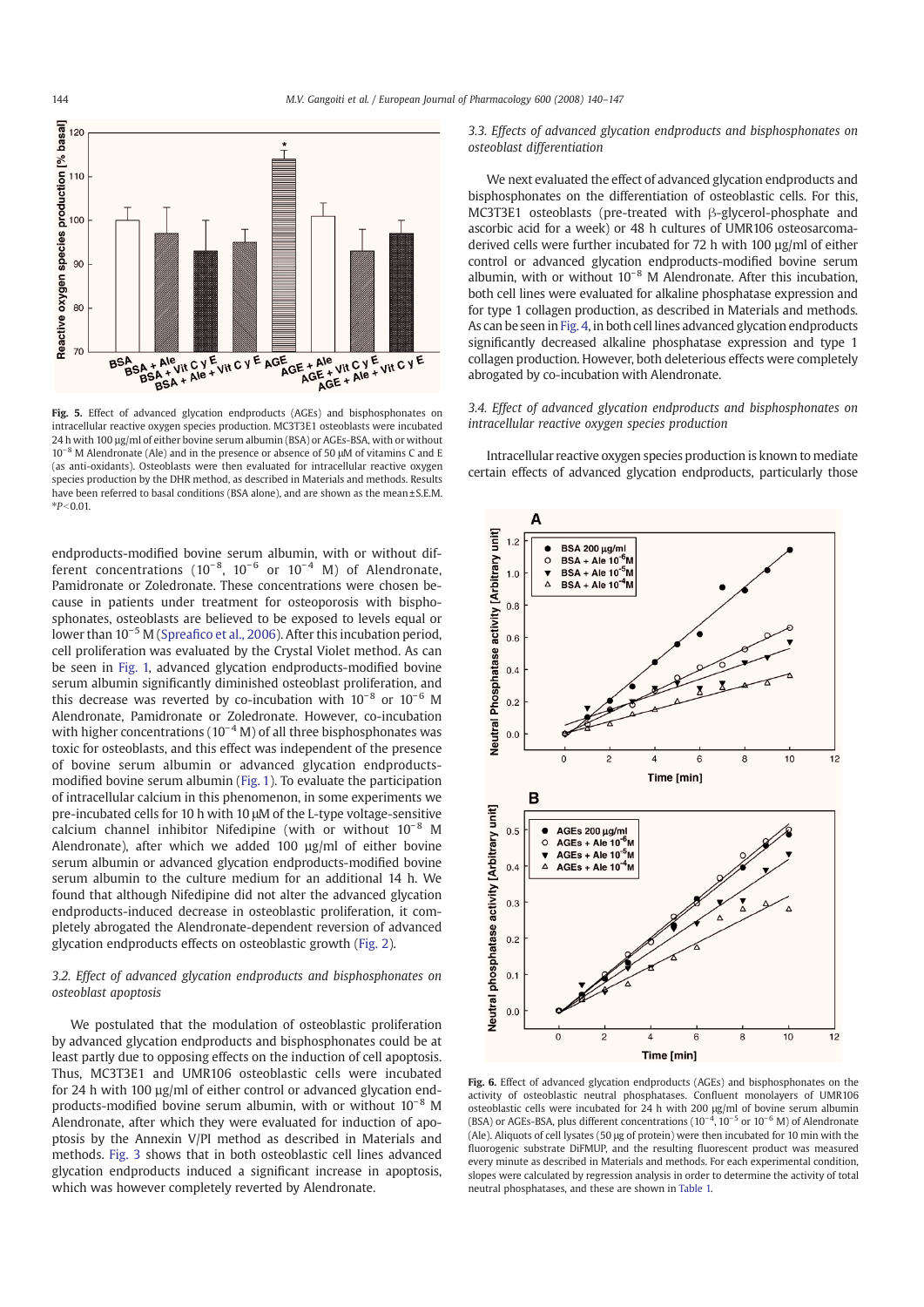#### Table 1

Effect of bovine serum albumin (BSA), advanced glycation endproducts (AGEs) and different doses of Alendronate on the activity rate of total neutral phosphatases in UMR106 osteoblastic cells

| Condition                        | Activity rate     | Activity rate      |
|----------------------------------|-------------------|--------------------|
|                                  | [as % of BSA 200] | [as % of AGEs 200] |
| $BSA 200 \mu g/ml$               | 100               |                    |
| BSA $200+10^{-6}$ M Alendronate  | 57                |                    |
| BSA $200+10^{-5}$ M Alendronate  | 41                |                    |
| BSA $200+10^{-4}$ M Alendronate  | 32                |                    |
| AGEs $200 \mu g/ml$              | 43                | 100                |
| AGEs $200+10^{-6}$ M Alendronate | 45                | 103                |
| AGEs $200+10^{-5}$ M Alendronate | 36                | 83                 |
| AGEs $200+10^{-4}$ M Alendronate | 27                | 63                 |

which depend on recognition of advanced glycation endproducts by the receptor of advanced glycation endproducts. Thus, we set out to evaluate whether this signal transduction pathway is involved in the modulation of osteoblasts by advanced glycation endproducts and bisphosphonates. For this, we incubated osteoblastic cells with 100 µg/ml of either bovine serum albumin or advanced glycation endproducts-modified bovine serum albumin, with or without 10<sup>-8</sup>M Alendronate and in the presence or absence of 50 μM of vitamins C and E (as anti-oxidants), after which the osteoblasts were evaluated for intracellular reactive oxygen species production by the DHR method. Fig. 5 shows that osteoblastic cells exposed to advanced glycation endproducts significantly increased their intracellular production of reactive oxygen species. However, this increase was completely curbed in the presence of Alendronate and/or anti-oxidants.

## 3.5. Effect of advanced glycation endproducts and bisphosphonates on the activity of neutral phosphatases

In this study we also evaluated the modulation of intracellular neutral phosphatases by bisphosphonates, as another possible mechanism for the regulation of osteoblastic development. For this, confluent monolayers of osteoblastic cells were incubated for 24 h with control or advanced glycation endproducts-modified bovine serum albumin, plus different concentrations of Alendronate. Cell lysates were then obtained and aliquots were incubated for 10 min with the fluorogenic substrate DiFMUP: the activity of total neutral phosphatases was determined by the rate of appearance of the fluorescent product. As can be seen in Fig. 6 and Table 1, we found that advanced glycation endproducts alone (Fig. 6B) inhibited neutral phosphatases activity by half (versus bovine serum albumin alone, Fig. 6A) and that this inhibition was similar to that observed for bovine serum albumin plus 10−<sup>6</sup> M Alendronate. However, there was no difference in neutral phosphatases activity between advanced glycation endproducts alone and advanced glycation endproducts plus 10−<sup>6</sup> M Alendronate (Fig. 6B). In the case of higher doses of Alendronate ( $10^{-5}$  and  $10^{-4}$  M), which are compatible with a significant chelation of divalent cations, a dosedependent inhibition of neutral phosphatases activity was observed with both bovine serum albumin and advanced glycation endproductsmodified bovine serum albumin.

### 4. Discussion

Advanced glycation endproducts accumulate in various tissues in patients with Diabetes mellitus, and have been implicated in the development and progression of diabetic chronic complications (Ulrich and Cerami, 2001; Brownlee, 2005). These complications include a decrease in bone formation and turnover, which has been studied by various authors (Bouillon, 1991; Krakauer et al., 1995; Schwartz, 2003). In particular, Krakauer et al. (1995) in a 12-year follow-up clinical study, showed that osteoblastic extracellular matrix production and mineralization was significantly impaired in patients with type 1 and type 2 Diabetes mellitus. Although the precise mechanisms by which long-standing Diabetes may affect bone are incompletely known, the accumulation of advanced glycation endproducts in bone tissue is believed to be one of the main culprits (Schwartz, 2003). We have previously shown that advanced glycation endproducts can directly affect the growth and differentiation of osteoblasts (McCarthy et al., 1997, 2001). These actions seem to be mediated through the activation of specific receptors for advanced glycation endproducts, which we have described in osteoblastic cells (McCarthy et al., 1999; Cortizo et al., 2003).

Bisphosphonates are probably the most widely used family of antiosteoporotic drugs, and although their primary actions target osteoclastic function and survival, they have also recently been shown to positively influence osteoblastic development and bone-forming potential (Tsuchimoto et al., 1994; Plotkin et al., 1999; Viereck et al., 2002). Bisphosphonates are utilized in patients with Diabetes mellitus and osteoporosis, although with conflicting results (Dagdelen et al., 2007; Yamauchi, 2007). Recently, an anti-advanced glycation endproducts effect of N-containing bisphosphonates has been postulated (Yamagishi et al., 2006): in experiments with human umbilical vein endothelial cells (HUVECS), Yamagishi and co-workers have shown that Incadronate and Minodronate can revert deleterious effects of advanced glycation endproducts (Okamoto et al., 2002; Yamagishi et al., 2005). This beneficial action of these bisphosphonates was found to be due to a suppression of NADPH oxidase-derived intracellular reactive oxygen species generation, probably via inhibition of geranyl-geranylation of Rac: NADPH oxidase-derived reactive oxygen species generation is required for advanced glycation endproducts-Receptor for advanced glycation endproducts signaling in vascular wall cells, and small G protein Rac is a critical component of the NADPH oxidase complex.

Since orally absorbed bisphosphonates primarily localize to sites of actively remodeling bone tissue, in this work we set out to investigate whether N-containing bisphosphonates could revert the deleterious effects of advanced glycation endproducts on osteoblasts, which we have described previously (McCarthy et al., 1997, 2001). Our present results support this hypothesis, and evidence for this notion is based on the following observations: (a) advanced glycation endproducts induce in osteoblasts both an increase in apoptosis and a decrease in cell proliferation, and both effects are reverted by low doses of bisphosphonates. (b) advanced glycation endproducts impair osteoblastic bone-forming potential since they diminish both alkaline phosphatase specific activity and type 1 collagen production; however, these deleterious actions of advanced glycation endproducts are completely abrogated by low concentrations of bisphosphonates.

This reversion by bisphosphonates of the anti-proliferative effect of advanced glycation endproducts, can be at least partly accounted for by the anti-apoptotic action of bisphosphonates which we show in the present work, and which has also been reported by other authors (Plotkin et al., 1999, 2006). However, it could also be due to apoptosisindependent mechanisms. Mathov et al. (2001) have demonstrated that bisphosphonates can directly increase the proliferation of osteoblasts via activation of extracellular signal-regulated kinases and calcium influx. This led us to investigate whether in our culture conditions the effects of bisphosphonates on osteoblast proliferation were calcium-dependent: using Nifedipine we have shown that although the anti-proliferative effects of advanced glycation endproducts are calcium-independent, the reversion of such effects by bisphosphonates requires influx of  $Ca^{2+}$  through L-type voltage-sensitive calcium channels.

Different authors have investigated the direct modulation by N-containing bisphosphonates of osteoblastic alkaline phosphatase activity and type 1 collagen expression. Overall, they have found that bisphosphonates induce a significant increase in both parameters of osteoblast differentiation (Fromigué and Body, 2002; Spreafico et al., 2006; Boanini et al., 2008). These observations are in agreement with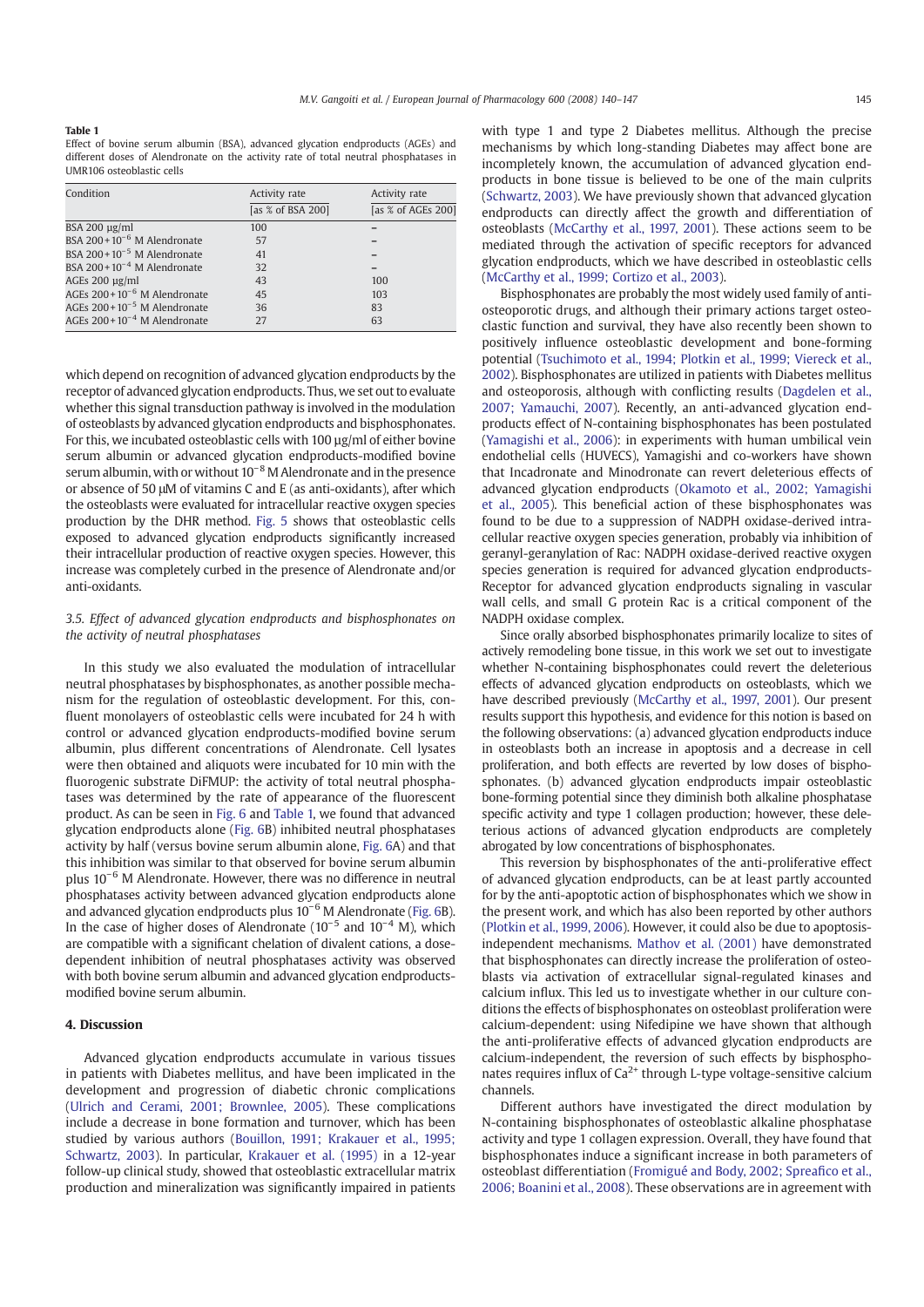our present results, in which we have found a complete reversal by Alendronate of the inhibition by advanced glycation endproducts of osteoblastic alkaline phosphatase specific activity and type 1 collagen production.

All in all, if our present results could be extrapolated to a clinical setting, they would signify a return to normality both in the working time and in the maturation of osteoblasts exposed simultaneously to an advanced glycation endproducts-enriched bone extracellular matrix and to N-containing bisphosphonates, possibly leading to an adequate osteoblastic bone-forming capacity.

In an attempt to define molecular mechanisms which could be operating for both advanced glycation endproducts and bisphosphonates in osteoblasts, we evaluated the intracellular production of reactive oxygen species and found that  $10^{-8}$  M Alendronate completely curbed the advanced glycation endproducts-induced increase in reactive oxygen species production. These results are in agreement with the reports of other authors, in which HUVECS were cultured with advanced glycation endproducts and bisphosphonates (Okamoto et al., 2002; Yamagishi et al., 2005): in their culture conditions, bisphosphonates were found to suppress the advanced glycation endproducts-induced NADPH oxidase-derived intracellular reactive oxygen species generation, via inhibition of geranyl-geranylation of Rac. Although we have not directly proven it, the same modulation of signal transduction mechanisms is probably operating under our experimental conditions.

We have previously shown that different doses of bisphosphonates can inhibit both neutral and alkaline osteoblastic phosphatases (Vaisman et al., 2005; Molinuevo et al., 2007). In addition, other investigators have demonstrated that intracellular protein phosphorylation is essential for the process of osteoblastic differentiation (Xiao et al., 2002). Thus, in the present work we evaluated the possible modulation of total osteoblastic neutral phosphatase activity by advanced glycation endproducts and bisphosphonates. Our present results are compatible with the following interpretation: high doses of Alendronate (10−<sup>5</sup> –10−<sup>4</sup> M) could be inhibiting neutral phosphatases which are dependent on divalent cations for their function. On the other hand, both advanced glycation endproducts and lower doses of Alendronate  $(10^{-6}$  M) could be inhibiting mainly divalent cation-independent neutral phosphatases (such as tyrosine phosphatases). Interestingly, we have previously shown that osteoblastic neutral phosphatase activity decreases by 45% in the presence of Vanadate (an inhibitor of tyrosine phosphatases) (Molinuevo et al., 2007), which is a degree of inhibition similar to that which we have found for advanced glycation endproducts and for 10−<sup>6</sup> M Alendronate in the present study.

In conclusion, in the present study we have shown that N-containing bisphosphonates are effective in reverting the deleterious actions of advanced glycation endproducts on osteoblasts in culture, and that these effects of bisphosphonates depend on: (a) influx of  $Ca^{2+}$ through L-type voltage-sensitive calcium channels, and (b) blockage of intracellular reactive oxygen species generation. In addition, we have found that both advanced glycation endproducts and bisphosphonates can inhibit the activity of intracellular neutral phosphatases. Although further studies are required to evaluate whether these effects of bisphosphonates are operative in vivo and in a clinical setting, our findings support the results of reports which show a beneficial action of N-containing bisphosphonates in patients with Diabetes mellitus and osteoporosis (Yamauchi, 2007).

#### Acknowledgments

We wish to thank Dr. J. Green - Novartis for the provision of Zoledronate and Pamidronate, and Dr. Ostrowsky — Laboratorios Elea Argentina for the donation of Alendronate. This study was partially supported by grants from Universidad Nacional de La Plata, Agencia Nacional de Promoción Científica y Tecnológica (A.N.P.C.y T.) (B.I.D.-1728/ O.C.-A.R., P.A.E. No 22398) and Comisión de Investigaciones Científicas

de la provincia de Buenos Aires (C.I.C.P.B.A.). M.V.G. is a fellow of C.I.C.P.B.A., V.A. is a fellow of C.O.N.I.C.E.T. and A.M.C. is a member of the Carrera del Investigador, C.I.C.P.B.A.

#### References

- Alikhani, M., Alikhani, Z., Boyd, C., MacLellan, C.M., Raptis, M., Liu, R., 2007. Advanced glycation end products stimulate osteoblast apoptosis via MAP kinase and cytosolic apoptotic pathways. Bone 40, 345–353.
- Al-Mashat, H.A., Kandru, S., Liu, R., Behl, Y., Desta, T., Graves, D.T., 2006. Diabetes enhances mRNA levels of proapoptotic genes and caspase activity which contribute to impaired healing. Diabetes 55, 487–495.
- Boanini, E., Torricelli, P., Gazzano, M., Giardino, R., Bigi, A., 2008. Alendronate-hydroxyapatite nanocomposites and their interaction with osteoclasts and osteoblast-like cells. Biomaterials 29, 790–796.
- Bouillon, R., 1991. Diabetic bone disease. Calcif. Tissue Int. 49, 155–160.
- Bradford, M.M., 1976. A rapid and sensitive method for the quantitation of microgram quantities of protein utilizing the principle of protein-dye binding. Anal. Biochem. 72, 248–254.
- Brownlee, M., 2005. The pathobiology of diabetic complications: a unifying mechanism. Diabetes 54, 1615–1625.
- Cortizo, A.M., Etcheverry, S.B., 1995. Vanadium derivatives act as growth factor-mimetic compounds upon differentiation and proliferation of osteoblast-like UMR106 cells. Mol. Cell Biochem. 145, 97–102.
- Cortizo, A.M., Lettieri, M.G., Barrio, D.A., Mercer, N., Etcheverry, S.B., McCarthy, A.D., 2003. Advanced glycation endproducts (AGEs) induce concerted changes in the osteoblastic expression of their receptor RAGE and in the activation of extracellular signal-regulated kinases (ERK). Mol. Cell Biochem. 250, 1–10.
- Dagdelen, S., Sener, D., Bayraktar, M., 2007. Influence of type 2 diabetes mellitus on bone mineral density response to bisphosphonates in late postmenopausal osteoporosis. Adv. Ther. 24, 1314–1320.
- Fromigué, O., Body, J.J., 2002. Bisphosphonates influence the proliferation and the maturation of normal human osteoblasts. J. Endocrinol. Invest. 25, 539–546.
- Green, J.R., 2005. Skeletal complications of prostate cancer: pathophysiology and therapeutic potential of bisphosphonates. Acta Oncol. 44, 282–292.
- Krakauer, J.C., McKenna, M.J., Buderer, N.F., Rao, D.S., Whitehouse, F.W., Parfitt, A.M., 1995. Bone loss and bone turnover in diabetes. Diabetes 44, 775–782.
- Mathov, I., Plotkin, L.I., Sgarlata, C.L., Leoni, J., Bellido, T., 2001. Extracellular signalregulated kinases and calcium channels are involved in the proliferative effect of bisphosphonates on osteoblastic cells in vitro. J. Bone Miner. Res. 16, 2050–2056.
- McCarthy, A.D., Etcheverry, S.B., Bruzzone, L., Cortizo, A.M., 1997. Effects of advanced glycation end-products on the proliferation and differentiation of osteoblast-like cells. Mol. Cell Biochem. 170, 43–51.
- McCarthy, A.D., Etcheverry, S.B., Cortizo, A.M., 1999. Advanced glycation endproductspecific receptors in rat and mouse osteoblast-like cells: regulation with stages of differentiation. Acta Diabetol. 36, 45–52.
- McCarthy, A.D., Etcheverry, S.B., Bruzzone, L., Lettieri, G., Barrio, D.A., Cortizo, A.M., 2001. Non-enzymatic glycosylation of a type I collagen matrix: effects on osteoblastic development and oxidative stress. B.M.C. Cell Biol. 2, 16.
- Molinuevo, M.S., Barrio, D.A., Cortizo, A.M., Etcheverry, S.B., 2004. Antitumoral properties of two new vanadyl(IV) complexes on osteoblasts in culture. Role of apoptosis and oxidative stress. Cancer Chemother. Pharmacol. 53, 163–172.
- Molinuevo, M.S., Bruzzone, L., Cortizo, A.M., 2007. Alendronate induces anti-migratory effects and inhibition of neutral phosphatases in UMR106 osteosarcoma cells. Eur. J. Pharmacol. 562, 28–33.
- Okajima, T., Nakamura, K., Zhang, H., Ling, N., Tanabe, T., Yasuda, T., 1992. Sensitive colorimetric bioassays for insulin-like growth factor (IGF) stimulation of cell proliferation and glucose consumption: use in studies of IGF analogs. Endocrinology 130, 2201–2212.
- Okamoto, T., Yamagishi, S., Inagaki, Y., Amano, S., Takeuchi, M., Kikuchi, S., 2002. Incadronate disodium inhibits advanced glycation end products-induced angiogenesis in vitro. Biochem. Biophys. Res. Commun. 297, 419–424.
- Partridge, N.C., Alcorn, D., Michelangeli, V.P., Ryan, G., Martin, T.J., 1983. Morphological and biochemical characterization of four clonal osteogenic sarcoma cell lines of rat origin. Cancer Res 43, 4308–4312.
- Plotkin, L.I., Weinstein, R.S., Parfitt, A.M., Roberson, P.K., Manolagas, S.C., Bellido, T., 1999. Prevention of osteocyte and osteoblast apoptosis by bisphosphonates and calcitonin. J. Clin. Invest. 104, 1363–1374.
- Plotkin, L.I., Manolagas, S.C., Bellido, T., 2006. Dissociation of the pro-apoptotic effects of bisphosphonates on osteoclasts from their anti-apoptotic effects on osteoblasts/ osteocytes with novel analogs. Bone 39, 443–452.
- Quarles, L.D., Yahay, D.A., Lever, L.W., Caton, R., Wenstrup, R.J., 1992. Distinct proliferative and differentiated stages of murine MC3T3E1 cells in culture: an in vitro model of osteoblast development. J. Bone Miner. Res. 7, 683–692.
- Rogers, M.J., 2003. New insights into the molecular mechanisms of action of bisphosphonates. Curr. Pharm. Des. 9, 2643–2658.
- Rogers, M.J., Gordon, S., Benford, H.L., Coxon, F.P., Luckman, S.P., Monkkonen, J., 2000. Cellular and molecular mechanisms of action of bisphosphonates. Cancer 88, 2961–2978.
- Schwartz, A.V., 2003. Diabetes mellitus: does it affect bone? Calcif. Tissue Int. 73, 515–519.
- Schwartz, A.V., Sellmeyer, D.E., Ensrud, K.E., Cauley, J.A., Tabor, H.K., Schreiner, P.J., 2001. Older women with Diabetes have an increased risk of fracture: a prospective study. J. Clin. Endocrinol. Metab. 86, 32–38.